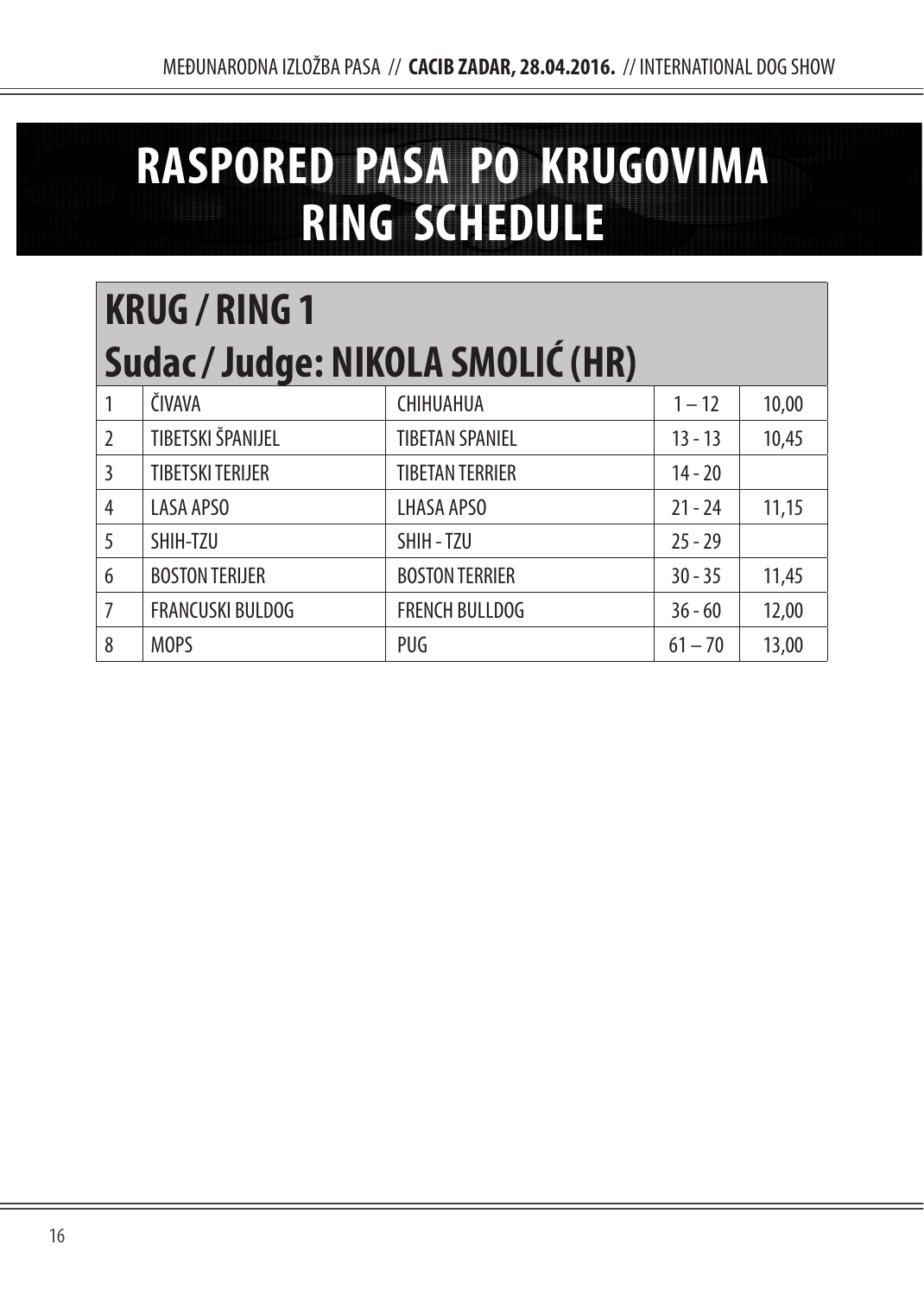| <b>KRUG / RING 2</b> |                                        |                                      |             |       |  |  |
|----------------------|----------------------------------------|--------------------------------------|-------------|-------|--|--|
|                      | <b>Sudac / Judge: WIM WELLENS (NL)</b> |                                      |             |       |  |  |
| 1                    | <b>BRISELSKI GRIFON</b>                | <b>BRUSSELES GRIFFON</b>             | $71 - 71$   | 10,00 |  |  |
| $\overline{2}$       | PETIT BRABANCON                        | <b>SMALL BRABANT GRIFFON</b>         | $72 - 72$   |       |  |  |
| 3                    | JAPANSKI ŠPANIJEL                      | <b>JAPANESE CHIN</b>                 | 73 - 74     |       |  |  |
| 4                    | KINESKI KUKMASTI PAS                   | <b>CHINESE CRESTED DOG</b>           | $75 - 81$   |       |  |  |
| 5                    | PHALENE                                | PHALENE                              | $82 - 82$   | 10,45 |  |  |
| 6                    | PAPIJON                                | PAPILLON                             | $83 - 88$   |       |  |  |
| 7                    | CAVALIER KING CHARLES ŠPANIEL          | <b>CAVALIER KING CHARLES SPANIEL</b> | $89 - 91$   |       |  |  |
| 8                    | <b>HAVANEZER</b>                       | <b>HAVANESE</b>                      | $92 - 93$   | 11,30 |  |  |
| 9                    | <b>BIŠON</b>                           | <b>BICHON FRISE</b>                  | $94 - 95$   |       |  |  |
| 10                   | MALTEZER                               | <b>MALTESE</b>                       | $96 - 99$   |       |  |  |
| 11                   | PEKINEZER                              | PEKINGESE                            | $100 - 105$ | 12,00 |  |  |
| 12                   | <b>TOY PUDL</b>                        | <b>TOY POODLE</b>                    | $106 - 110$ |       |  |  |
| 13                   | <b>PUDL MALI</b>                       | MINIATURE POODLE                     | 111 - 118   | 12,30 |  |  |
| 14                   | PUDL SREDNJI                           | <b>MEDIUM POODLE</b>                 | 119 - 119   |       |  |  |
| 15                   | <b>PUDL VELIKI</b>                     | STANDARD POODLE                      | 120 - 121   |       |  |  |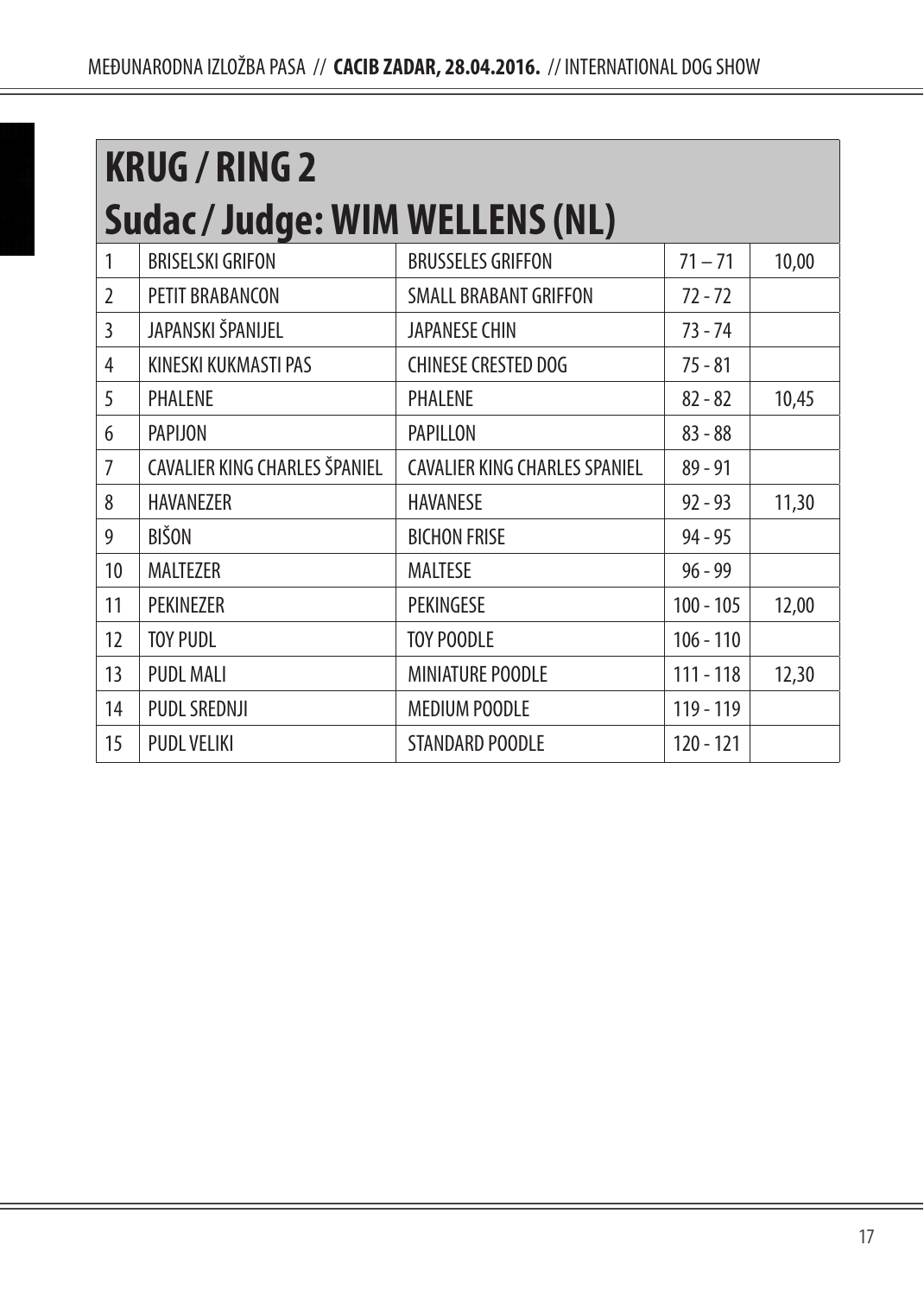| <b>KRUG / RING 3</b> |                                          |                                    |             |       |  |  |
|----------------------|------------------------------------------|------------------------------------|-------------|-------|--|--|
|                      | Sudac / Judge: GABRIELA RIDARČIKOVA (SK) |                                    |             |       |  |  |
| 1                    | NJEMAČKI LOVNI TERIJER                   | <b>GERMAN HUNTING TERRIER</b>      | $122 - 122$ | 10,00 |  |  |
| $\mathfrak{I}$       | PARSON RUSSELL TERRIER                   | <b>PARSON RUSSEL TERRIER</b>       | 123 - 125   |       |  |  |
| 3                    | GRANIČARSKI TERIJER                      | <b>BORDER TERRIER</b>              | $126 - 126$ |       |  |  |
| 4                    | <b>FOKSTERIJER KRATKE DLAKE</b>          | <b>FOX TERRIER - SMOOTH</b>        | 127 - 129   |       |  |  |
| 5                    | FOKSTERIJER OŠTRE DLAKE                  | <b>FOX TERRIER - WIRE</b>          | $130 - 134$ | 10,45 |  |  |
| 6                    | <b>LAKELAND TERIJER</b>                  | <b>LAKELAND TERRIER</b>            | $135 - 137$ |       |  |  |
| 7                    | <b>KERRY BLUE TERRIER</b>                | <b>KERRY BLUE TERRIER</b>          | 138 - 140   |       |  |  |
| 8                    | <b>MANCHESTER TERRIER</b>                | <b>MANCHESTER TERRIER</b>          | 141 - 141   | 11,30 |  |  |
| 9                    | <b>BEDLINGTON TERIJER</b>                | <b>BEDLINGTON TERRIER</b>          | 142 - 142   |       |  |  |
| 10                   | <b>JACK RUSSEL TERRIER</b>               | JACK RUSSELL TERRIER               | $143 - 152$ |       |  |  |
| 11                   | NORVIČ TERIJER                           | <b>NORWICH TERRIER</b>             | $153 - 155$ | 12,15 |  |  |
| 12                   | <b>KERN TERIJER</b>                      | <b>CAIRN TERRIER</b>               | $156 - 157$ |       |  |  |
| 13                   | ZAPADNOŠKOTSKI BIJELI<br>TERIJER         | <b>WEST HIGHLAND WHITE TERRIER</b> | 158 - 169   |       |  |  |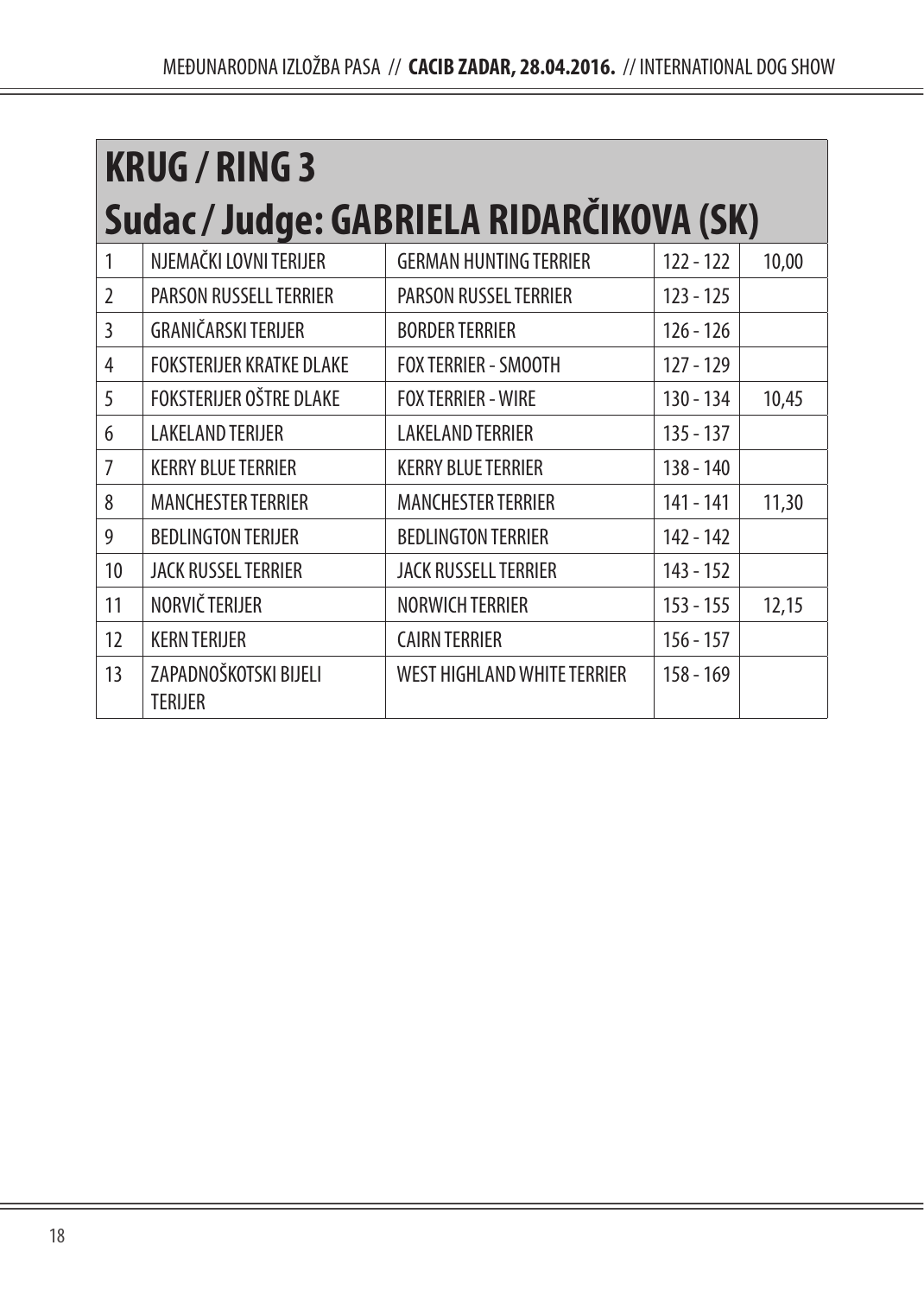|                | <b>KRUG / RING 4</b>               |                                   |             |       |  |  |
|----------------|------------------------------------|-----------------------------------|-------------|-------|--|--|
|                | Sudac / Judge: PETAR KLARIĆ (HR)   |                                   |             |       |  |  |
|                | BIGL                               | <b>BEAGLE</b>                     | $170 - 177$ | 10,00 |  |  |
| $\mathfrak{I}$ | <b>BASET</b>                       | <b>BASSET HOUND</b>               | 178 - 178   |       |  |  |
| 3              | <b>BASSET ARTESIEN NORMAND</b>     | ARTESIAN NORMAND BASSET           | 179 - 179   |       |  |  |
| 4              | <b>MALI BASET GRIFON - VENDEEN</b> | PETIT BASSET GRIFFON VENDEEN      | 180 - 180   | 10,45 |  |  |
| 5              | PORCULANSKI GONIČ                  | <b>PORCELAINE</b>                 | 181 - 181   |       |  |  |
| 6              | POLJSKI GONIČ                      | POLISH HOUND                      | 182 - 182   |       |  |  |
| $\overline{7}$ | ISTARSKI KRATKODLAKI GONIČ         | <b>ISTRIAN SHORT HAIRED HOUND</b> | 183 - 184   |       |  |  |
| 8              | ISTARSKI OŠTRODLAKI GONIČ          | ISTRIAN COARSE-HAIRED HOUND       | 185 - 186   |       |  |  |
| 9              | POSAVSKI GONIČ                     | POSAVAZ HOUND                     | 187 - 188   |       |  |  |
| 10             | RODEZIJSKI RIĐBEK                  | RHODESIAN RIDGEBACK               | 189 - 207   | 11,30 |  |  |
| 11             | <b>DALMATINSKI PAS</b>             | DALMATIAN                         | $208 - 221$ | 12,30 |  |  |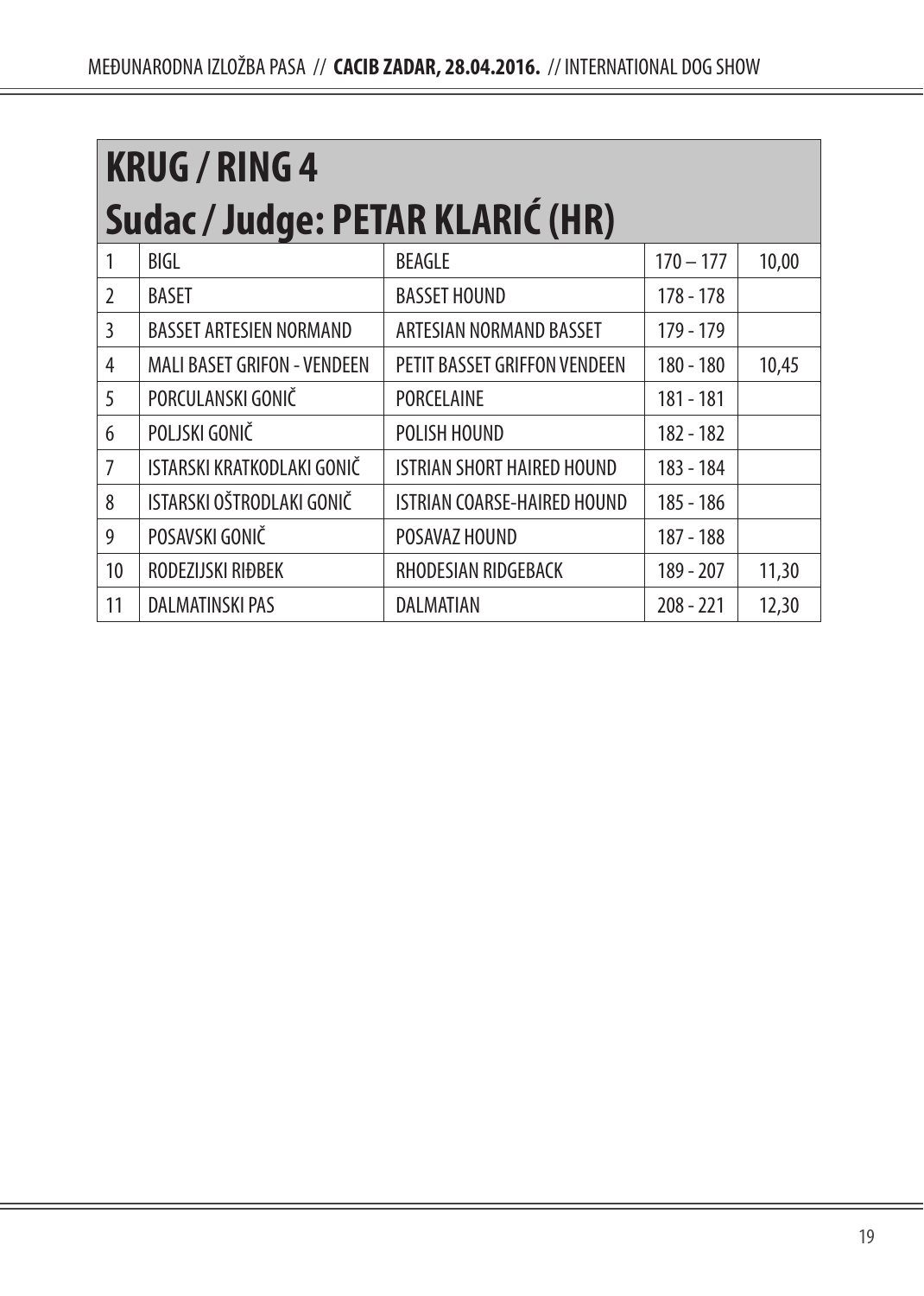| <b>KRUG / RING 5</b> |                                      |                                 |             |       |  |
|----------------------|--------------------------------------|---------------------------------|-------------|-------|--|
|                      | Sudac / Judge: SVEND LOVENKJAER (DK) |                                 |             |       |  |
| 1                    | MINIJATURNI BULTERIJER               | <b>BULL TERRIER - MINIATURE</b> | $222 - 223$ | 10,00 |  |
| $\overline{2}$       | <b>BULTERIJER</b>                    | <b>BULL TERRIER</b>             | $224 - 228$ |       |  |
| 3                    | STAFORDSKI BULTERIJER                | STAFFORDSHIRE BULL TERRIER      | 229 - 243   | 10,30 |  |
| 5                    | <b>AUSTRALIAN SILKY TERRIER</b>      | <b>AUSTRALIAN SILKY TERRIER</b> | 244 - 244   | 11,15 |  |
| 6                    | JORKŠIRSKI TERIJER                   | YORKSHIRE TERRIER               | 245 - 249   |       |  |
| 7                    | <b>KOOIKERHONDJE</b>                 | SMALL DUTCH WATERFOWL DOG       | $250 - 250$ | 11,45 |  |
| 8                    | ŠPANJOLSKI PAS ZA VODU               | SPANISH WATER DOG               | $251 - 257$ |       |  |
| 9                    | PORTUGALSKI PAS ZA VODU              | PORTUGUESE WATER DOG            | $258 - 258$ |       |  |
| 10                   | LAGOTTO ROMAGNOLO                    | ROMAGNA WATER DOG               | $259 - 266$ | 12,15 |  |
| 11                   | <b>FIELD SPANIEL</b>                 | <b>FIELD SPANIEL</b>            | $267 - 268$ |       |  |
| 12                   | <b>KLAMBER ŠPANIJEL</b>              | <b>CLUMBER SPANIEL</b>          | $269 - 270$ | 12,45 |  |
| 13                   | ENGLESKI ŠPRINGER ŠPANIJEL           | <b>ENGLISH SPRINGER SPANIEL</b> | $271 - 278$ |       |  |
| 14                   | ENGLESKI KOKER ŠPANIJEL              | <b>ENGLISH COCKER SPANIEL</b>   | $279 - 281$ | 13,15 |  |
| 15                   | AMERIČKI KOKER ŠPANIJEL              | AMERICAN COCKER SPANIEL         | 282 - 284   |       |  |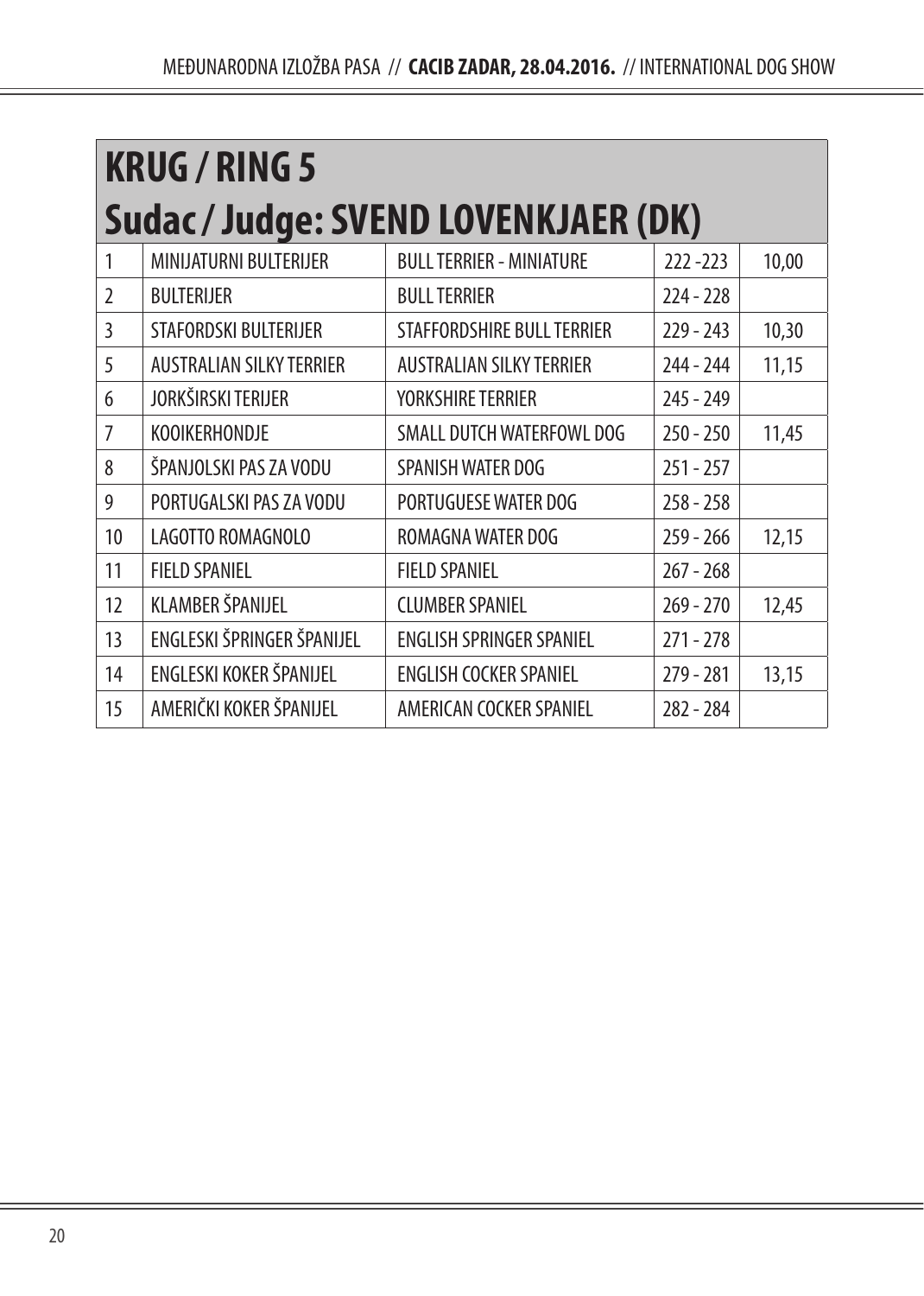|                | <b>KRUG / RING 6</b>          |                                   |             |       |  |
|----------------|-------------------------------|-----------------------------------|-------------|-------|--|
|                |                               | Sudac / Judge: ADRIAN ARGENTE (E) |             |       |  |
| 1              | <b>GRANIČARSKI KOLI</b>       | <b>BORDER COLLIE</b>              | $285 - 296$ | 10,00 |  |
| $\mathfrak{I}$ | VELŠKI KORGI PEMBRUK          | <b>WELSH CORGI PEMBROKE</b>       | 297 - 299   | 10,30 |  |
| 3              | VELŠKI KORGI CARDIGAN         | WELSH CORGI CARDIGAN              | $300 - 300$ |       |  |
| 4              | ŠETLANDSKI OVČAR              | SHETLAND SHEEPDOG                 | $301 - 308$ |       |  |
| 5              | ŠKOTSKI OVČAR DUGODLAKI       | <b>COLLIE ROUGH</b>               | $309 - 314$ | 11,00 |  |
| 6              | <b>BRADATI KOLI</b>           | <b>BEARDED COLLIE</b>             | $315 - 318$ |       |  |
| 7              | STAROENGLESKI OVČAR           | OLD ENGLISH SHEEPDOG-BOBTAIL      | $319 - 323$ | 11,30 |  |
| 8              | KRAŠKI OVČAR                  | <b>KARST SHEPHERD DOG</b>         | $617 - 617$ | 11,45 |  |
| 9              | KAVKASKI OVČAR                | CAUCASIAN SHEPHERD DOG            | $618 - 620$ |       |  |
| 10             | <b>HOVAVART</b>               | <b>HOVAWART</b>                   | $621 - 621$ |       |  |
| 11             | <b>TIBETSKI MASTIF</b>        | <b>TIBETAN MASTIFF</b>            | $622 - 625$ |       |  |
| 12             | BERNARDINAC                   | SAINT BERNARD DOG                 | $626 - 628$ | 12,15 |  |
| 13             | PIRINEJSKI PLANINSKI PAS      | PYRENEAN MOUNTAIN DOG             | $629 - 630$ |       |  |
| 14             | <b>LEONBERGER</b>             | LEONBERGER                        | $631 - 633$ |       |  |
| 15             | LANDSEER                      | LANDSEER                          | $634 - 634$ |       |  |
| 16             | NJUFAUNDLENDER                | NEWFOUNDLAND                      | $635 - 646$ | 12,45 |  |
| 17             | <b>ENTLEBUCHER SENNENHUND</b> | <b>ENTLEBUCH CATTLE DOG</b>       | $647 - 647$ | 13,20 |  |
| 18             | VELIKI ŠVIC. PLANINSKI PAS    | <b>GREAT SWISS MOUNTAIN DOG</b>   | $648 - 652$ |       |  |
| 19             | <b>BERNSKI PLANINSKI PAS</b>  | <b>BERNESE MOUNTAIN DOG</b>       | $653 - 663$ |       |  |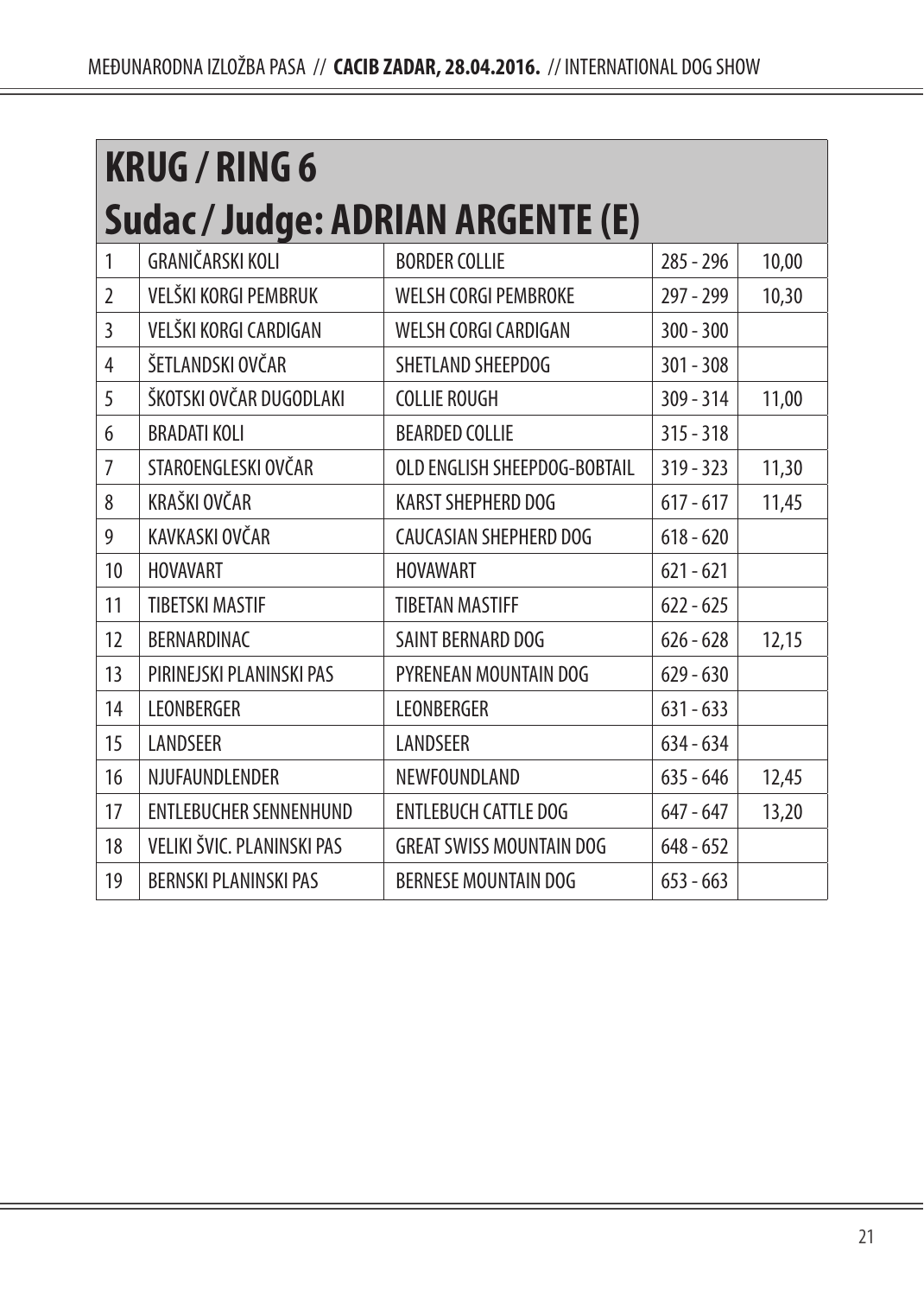|                | <b>KRUG / RING 7</b>                         |                                                |             |       |  |  |
|----------------|----------------------------------------------|------------------------------------------------|-------------|-------|--|--|
|                | Sudac/Judge:                                 |                                                |             |       |  |  |
|                | MALGORZATA WIEREMIEJCZYK - WIERZCHOWSKA (PL) |                                                |             |       |  |  |
| 1              | NJEMAČKI OVČAR                               | <b>GERMAN SHEPHERD DOG</b>                     | $324 - 324$ | 10,00 |  |  |
| $\overline{2}$ | HRVATSKI OVČAR                               | <b>CROATIAN SHEEPDOG</b>                       | $325 - 328$ |       |  |  |
| 3              | ŠVICARSKI BIJELI OVČAR                       | WHITE SWISS SHEPERD DOG                        | $329 - 332$ |       |  |  |
| $\overline{4}$ | BELGIJSKI OVČAR<br>"GROENENDAEL"             | <b>BEIGIAN SHEPHERD-</b><br>GROENENDAEL        | $333 - 334$ |       |  |  |
| 5              | BELGIJSKI OVČAR "TERVUEREN"                  | <b>TERVUEREN</b>                               | $335 - 336$ |       |  |  |
| 6              | ČEŠKOSLOVAČKI VUČJAK                         | CZEKOSLOVAKIAN WOLFDOG                         | $337 - 338$ | 11,00 |  |  |
| $\overline{7}$ | BOSEŠKI OVČAR                                | <b>BERGER DE BEAUCE - BEAUCERON</b>            | $339 - 343$ |       |  |  |
| 8              | BRIARD - BRIJEŠKI OVČAR                      | <b>BERGER DE BRIE - BRIARD</b>                 | 344 - 350   |       |  |  |
| 9              | <b>BOUVIER DES ARDENNES</b>                  | <b>BOUVIER DES ARDENNES</b>                    | $351 - 351$ | 12,00 |  |  |
| 10             | MAREMANSKO - ABRUCEŠKI<br><b>OVČAR</b>       | <b>MAREMMA AND ABRUZZES</b><br><b>SHFFPDOG</b> | 352-353     |       |  |  |
| 11             | POLJSKI PODHALANSKI OVČAR                    | TATRA SHFPHFRD DOG                             | $354 - 354$ |       |  |  |
| 12             | <b>KOMONDOR</b>                              | <b>KOMONDOR</b>                                | $355 - 356$ |       |  |  |
| 13             | ŠIPERKA                                      | <b>SCHIPPFRKF</b>                              | $357 - 358$ |       |  |  |
| 14             | AUSTRALSKI GOVEDARSKI PAS                    | <b>AUSTRALIAN CATTLE DOG</b>                   | $359 - 361$ | 12,45 |  |  |
| 15             | AUSTRALSKI OVČARSKI PAS                      | AUSTRALIAN SHEPHERD DOG                        | $362 - 368$ |       |  |  |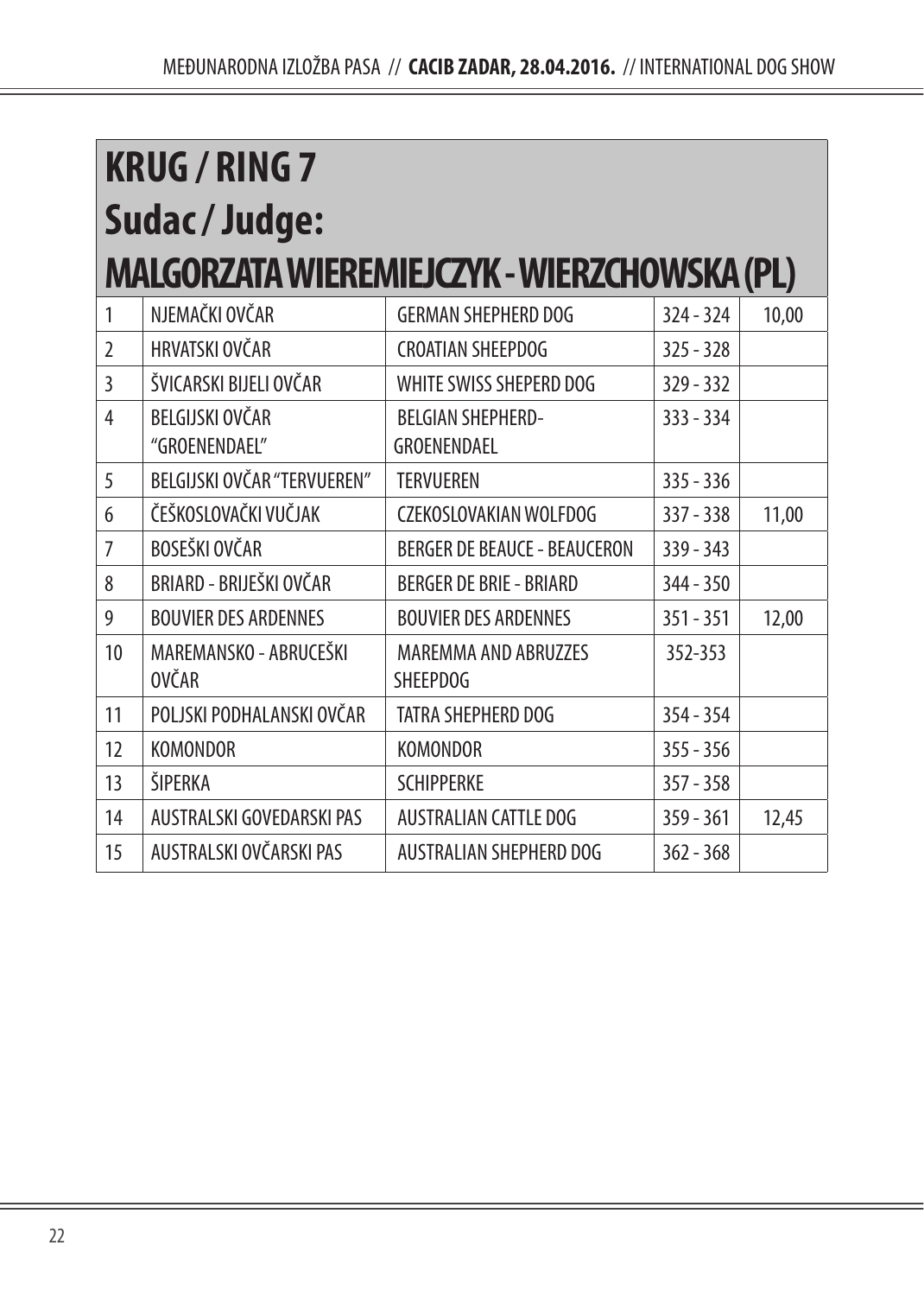| <b>KRUG / RING 8</b> |                                          |                                                  |             |       |
|----------------------|------------------------------------------|--------------------------------------------------|-------------|-------|
|                      |                                          | Sudac / Judge: JASNA MATEJČIĆ (HR)               |             |       |
| 1                    | JAZAVČAR KUNIĆAR<br>KRATKODLAKI          | RABBIT DACHSHUND SMOOTH<br><b>HAIRFD</b>         | $369 - 371$ | 10,00 |
| $\overline{2}$       | JAZAVČAR KUNIĆAR<br><b>OŠTRODLAKI</b>    | RABBIT DACHSHUND WIRE HAIRED                     | $372 - 373$ |       |
| $\mathbf{3}$         | <b>IAZAVČAR PATULJASTI</b><br>KRATKODL.  | DACHSHUND MINIATURE SMOOTH                       | $374 - 382$ |       |
| 4                    | JAZAVČAR PATULJASTI<br><b>OŠTRODLAKI</b> | <b>DACHSHUND MINIATURE WIRE</b>                  | $383 - 386$ | 10,45 |
| 5                    | JAZAVČAR KRATKODLAKI                     | DACHSHUND STANDARD SMOOT-<br><b>HAIRF</b>        | 387 - 389   |       |
| 6                    | JAZAVČAR OŠTRODLAKI                      | DACHSHUND STANDARD WIRE-<br><b>HAIRFD</b>        | $390 - 392$ |       |
| $\overline{7}$       | JAZAVČAR DUGE DLAKE                      | <b>DACHSHUND STANDARD LONG-</b><br><b>HAIRFD</b> | $393 - 393$ |       |
| 8                    | PATULJASTI PINČ                          | <b>MINIATURE PINSCHER</b>                        | 394 - 394   | 11,15 |
| 9                    | PINČER                                   | <b>GERMAN PINSCHER</b>                           | $395 - 395$ |       |
| 10                   | <b>DOBERMAN</b>                          | <b>DOBERMANN</b>                                 | $396 - 410$ |       |
| 11                   | MAJMUNSKI PINČER                         | <b>AFFENPINSCHER</b>                             | $411 - 411$ | 12,00 |
| 12                   | PATULJASTI ŠNAUCER                       | <b>MINIATURE SCHNAUZER</b>                       | $412 - 427$ |       |
| 13                   | SREDNJI ŠNAUCER                          | <b>SCHNAUZER</b>                                 | $428 - 431$ | 13,00 |
| 18                   | <b>VELIKI ŠNAUCER</b>                    | <b>GIANT SCHNAUZER</b>                           | $432 - 433$ |       |
| 19                   | <b>CRNI RUSKI TERIJER</b>                | <b>BLACK TERRIER</b>                             | $434 - 438$ |       |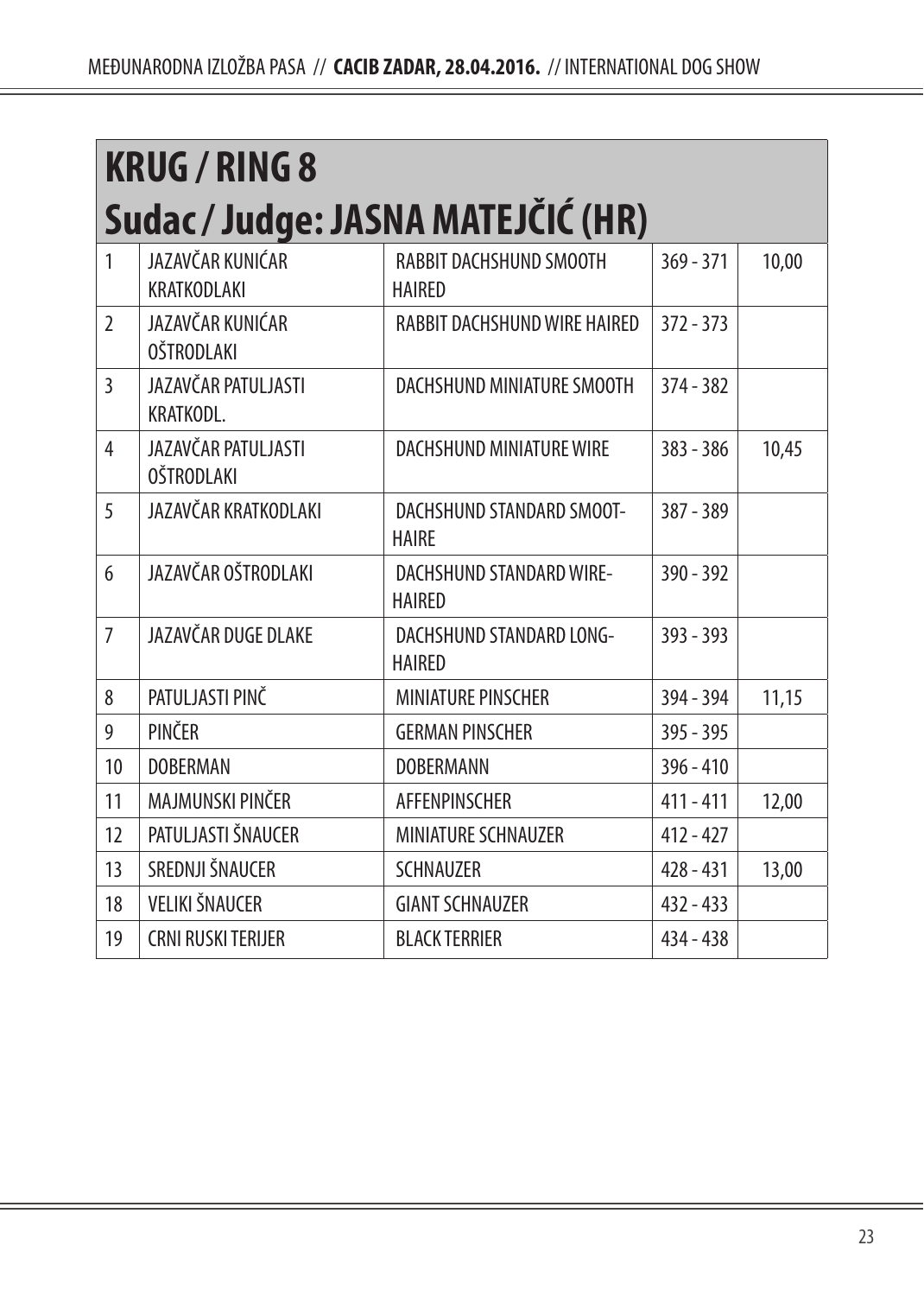| <b>KRUG/RING 9</b>                  |                   |             |       |  |  |
|-------------------------------------|-------------------|-------------|-------|--|--|
| Sudac / Judge: DUŠAN PAUNOVIĆ (SRB) |                   |             |       |  |  |
| ROTVAJLER                           | <b>ROTTWEILER</b> | $439 - 443$ | 10,00 |  |  |

| NJEMAČKI BOKSER | <b>GERMAN BOXER</b> | 444 - 454  |  |
|-----------------|---------------------|------------|--|
| NJEMAČKA DOGA   | <b>GREAT DANE</b>   | 509<br>455 |  |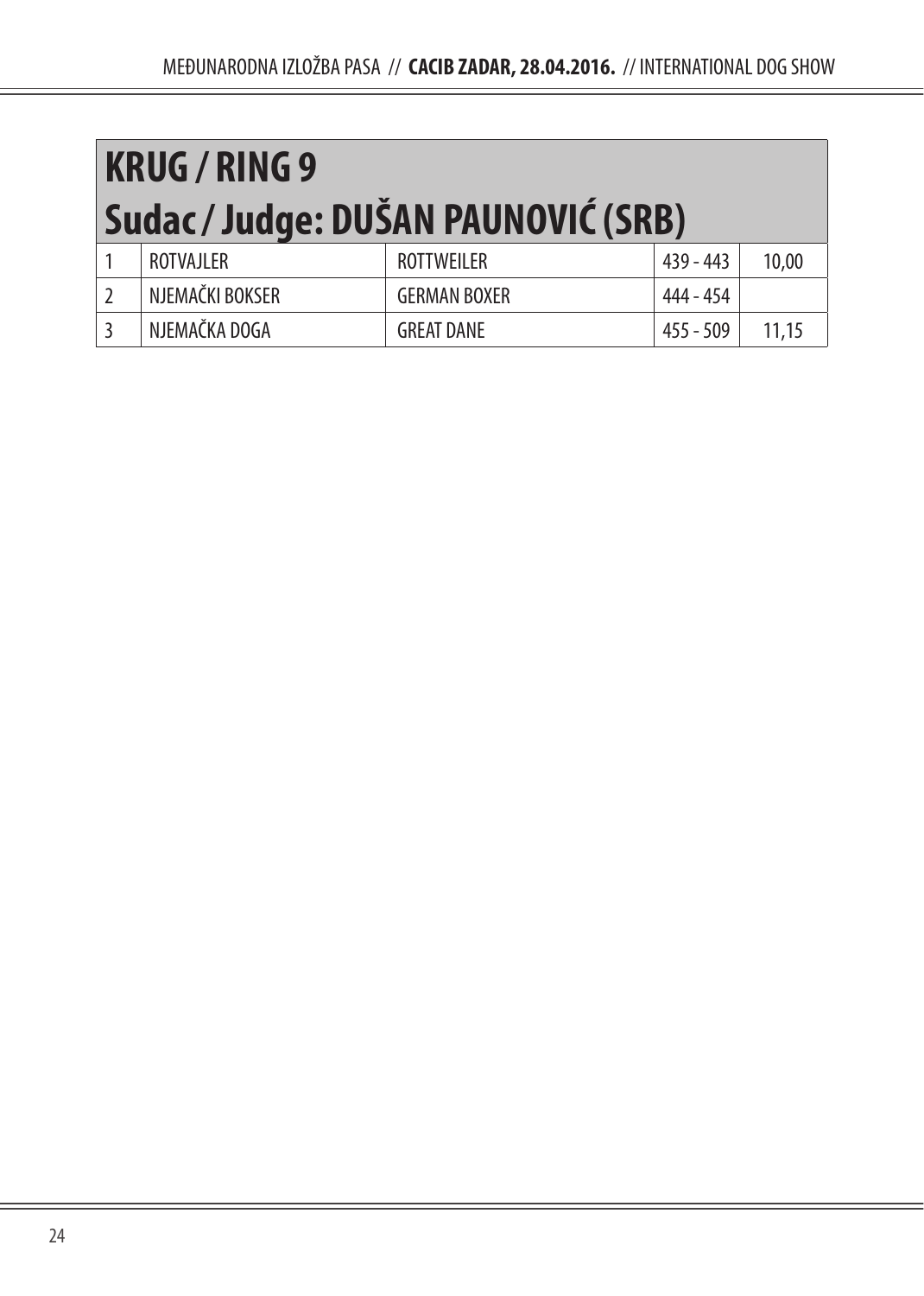| <b>KRUG / RING 10</b> |                                  |                             |             |       |  |  |
|-----------------------|----------------------------------|-----------------------------|-------------|-------|--|--|
|                       | Sudac / Judge: SINIŠA CUJAN (HR) |                             |             |       |  |  |
|                       | AMERIČKI STAFORDSKI TERIJER      | AMERICAN STAFFORDSHIRE TER. | $510 - 530$ | 10,00 |  |  |
| $\mathfrak{I}$        | <b>ENGLESKI BULDOG</b>           | <b>BULLDOG</b>              | $531 - 539$ | 11,00 |  |  |
| 3                     | ŠAR-PEI                          | SHAR-PEI                    | $540 - 545$ | 11,30 |  |  |
| 4                     | <b>CANE CORSO</b>                | <b>CANE CORSO ITALIANO</b>  | $546 - 553$ |       |  |  |
| 5                     | DOGO ARGENTINO                   | DOGO ARGENTINO              | $554 - 560$ | 12,00 |  |  |
| 6                     | CAO FILA DE SAO MIGUEL           | SAO MIGUEL CATTLE DOG       | $561 - 563$ |       |  |  |
| 7                     | <b>BULMASTIF</b>                 | <b>BULLMASTIFF</b>          | $564 - 573$ | 12,30 |  |  |
| 8                     | <b>TORNJAK</b>                   | <b>TORNJAK</b>              | $574 - 590$ | 13,00 |  |  |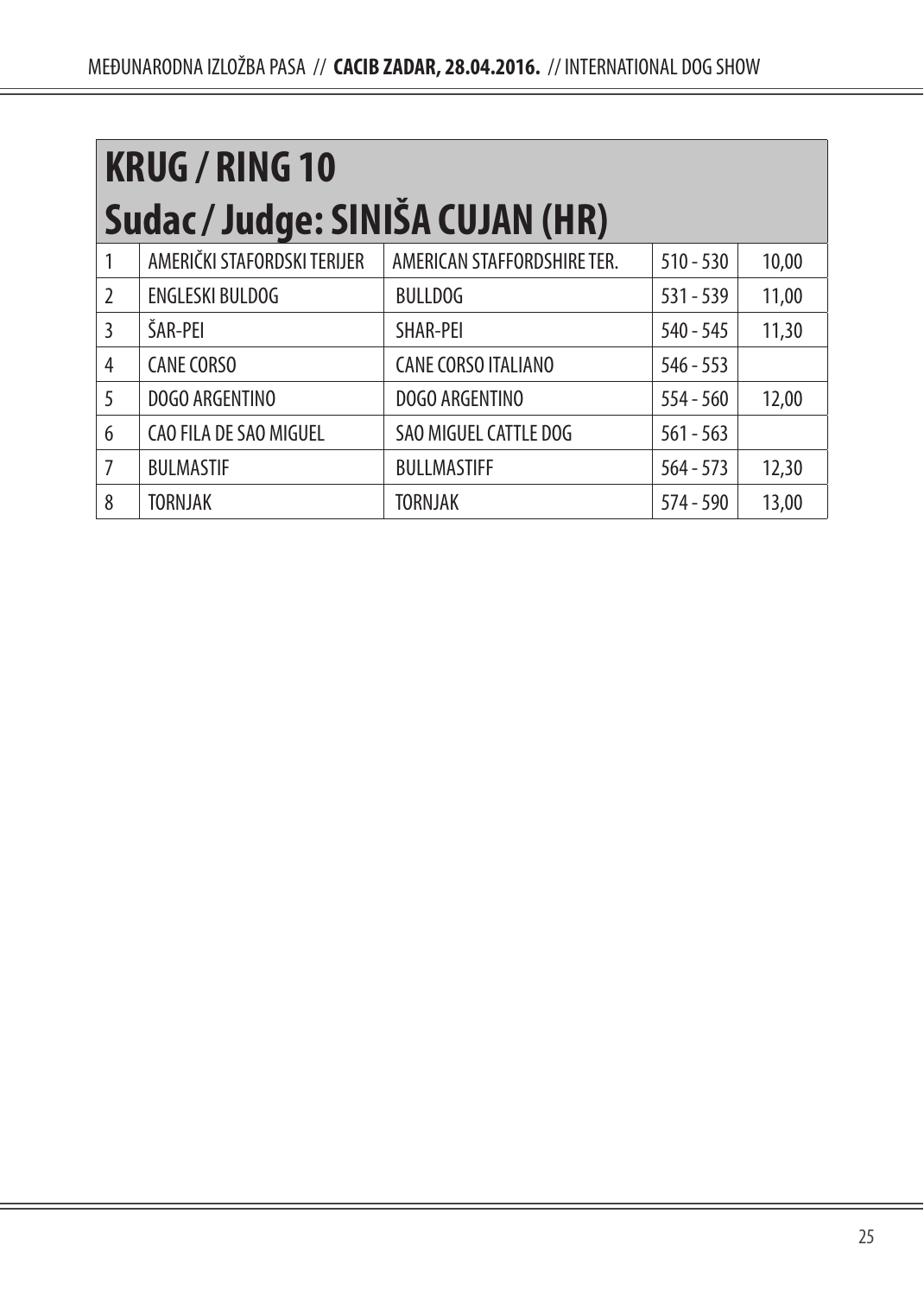| <b>KRUG / RING 11</b><br>Sudac / Judge: GERARD COX (IRL)                         |                       |                                                                                 |             |       |
|----------------------------------------------------------------------------------|-----------------------|---------------------------------------------------------------------------------|-------------|-------|
|                                                                                  | <b>SHIBA</b>          | <b>SHIBA</b>                                                                    | $591 - 595$ | 10,00 |
| $\mathfrak{I}$                                                                   | <b>AKITA</b>          | <b>AKITA</b>                                                                    | $596 - 608$ |       |
| 3                                                                                | AMERIČKA AKITA        | AMERICAN AKITA                                                                  | $609 - 616$ | 11,00 |
|                                                                                  |                       | Kataloški brojevi 617-663 prebačeni su u krug broj 6 kod suca gospodina Adriana |             |       |
| Argente (E)                                                                      |                       |                                                                                 |             |       |
| Catalogue numbers 617-663 are transfered to the ring 6 and will be judged by Mr. |                       |                                                                                 |             |       |
|                                                                                  | <b>Adrian Argente</b> |                                                                                 |             |       |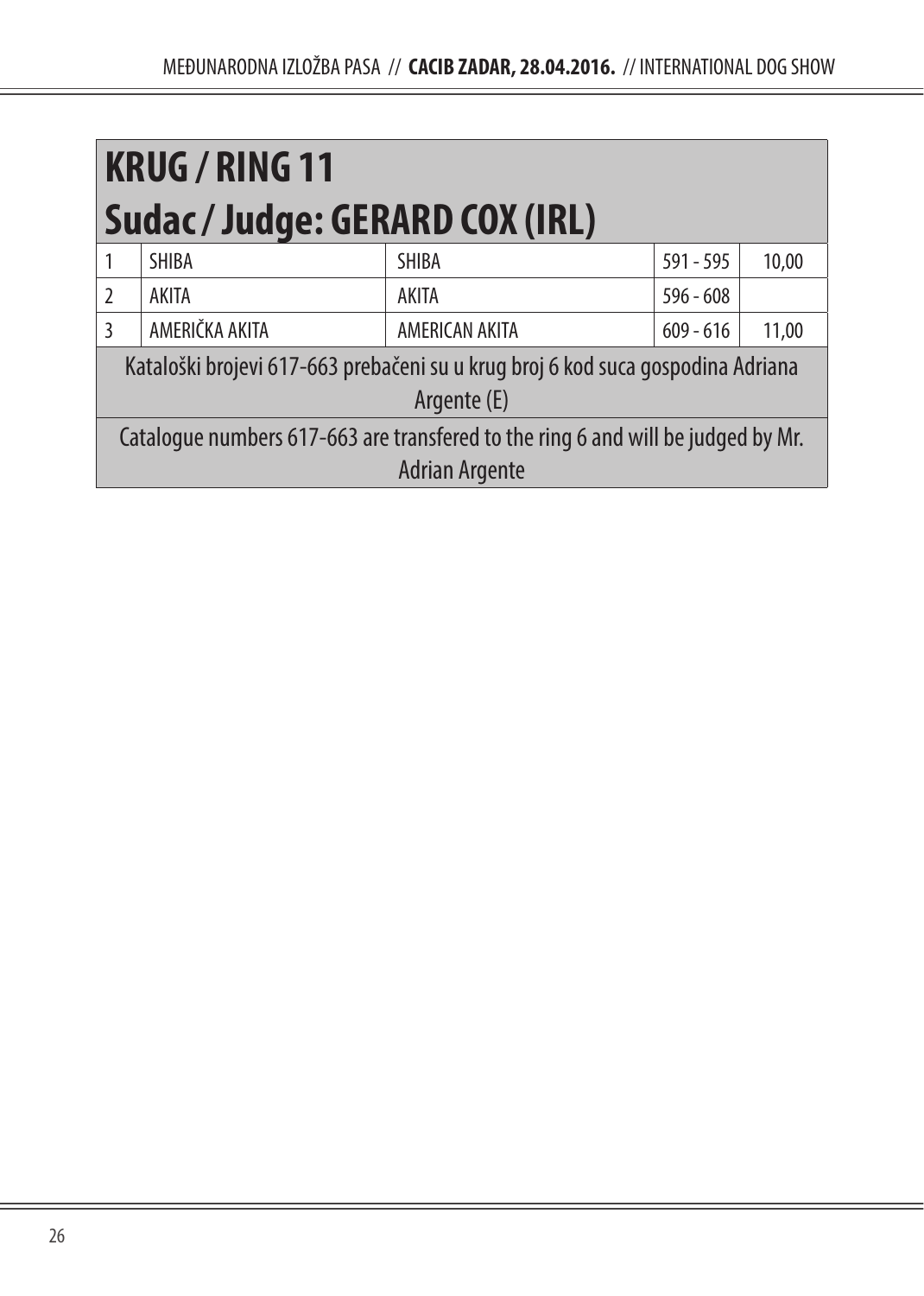| <b>KRUG / RING 12</b>                |                                         |                                          |             |       |  |
|--------------------------------------|-----------------------------------------|------------------------------------------|-------------|-------|--|
| Sudac / Judge: ZOIA OLEINIKOVA (UKR) |                                         |                                          |             |       |  |
| 1                                    | NJEMAČKI ŠPIC PATULJASTI                | POMERANIAN                               | $664 - 669$ | 10,00 |  |
| $\mathfrak{I}$                       | NJEMAČKI ŠPIC MALI                      | <b>GERMAN SPITZ - MINIATURE</b>          | $670 - 672$ |       |  |
| 3                                    | JAPANSKI ŠPIC                           | <b>JAPANESE SPITZ</b>                    | $673 - 674$ |       |  |
| 4                                    | PERUANSKI GOLOKOŽI PAS-<br>SREDNJI      | PERUVIAN HAIRLESS DOG -<br><b>MEDIUM</b> | $675 - 675$ | 10,40 |  |
| 5                                    | TAJLANDSKI RIĐBEK                       | THAI RIDGEBACK DOG                       | $676 - 676$ |       |  |
| 6                                    | PORTUGALSKI PODENGO KD -<br><b>MAII</b> | PORTUGUESE WARREN HOUND<br>SM00T         | $677 - 678$ |       |  |
| $\overline{7}$                       | <b>BASENĐI</b>                          | <b>BASENJI</b>                           | $679 - 684$ |       |  |
| 8                                    | SHIKOKU                                 | SHIKOKU                                  | $685 - 687$ | 11,15 |  |
| 9                                    | <b>HOKAIDO</b>                          | <b>HOKKAIDO</b>                          | $688 - 688$ |       |  |
| 10                                   | GRONLANDSHUND                           | GRONLANDSHUND                            | 689 - 689   |       |  |
| 11                                   | LAPINPOROKOIRA                          | FINNISH REINDEER HERDER                  | $690 - 690$ |       |  |
| 12                                   | ČAU-ČAU                                 | CHOW-CHOW                                | $691 - 692$ |       |  |
| 13                                   | ALJAŠKI MALAMUT                         | <b>ALASKAN MALAMUTE</b>                  | 693 - 698   | 11,45 |  |
| 14                                   | SIBIRSKI HASKI                          | SIBERIAN HUSKY                           | 699 - 714   | 12,00 |  |
| 15                                   | SAMOJED                                 | SAMOYED                                  | $715 - 721$ |       |  |

| <b>NEPRIZNATE PASMINE OD STRANE FCI-a</b> |                            |                             |           |       |  |
|-------------------------------------------|----------------------------|-----------------------------|-----------|-------|--|
| <b>FCI NON RECOGNIZED BREEDS</b>          |                            |                             |           |       |  |
| 16                                        | KONTINENTALNI BULDOG       | <b>CONTINENTAL BULLDOG</b>  | 843 - 844 | 13,00 |  |
| 17                                        | MALI MEĐIMURSKI PAS "MEĐI" | MAI I MFÐIMURSKI PAS "MFÐI" | 845 - 846 |       |  |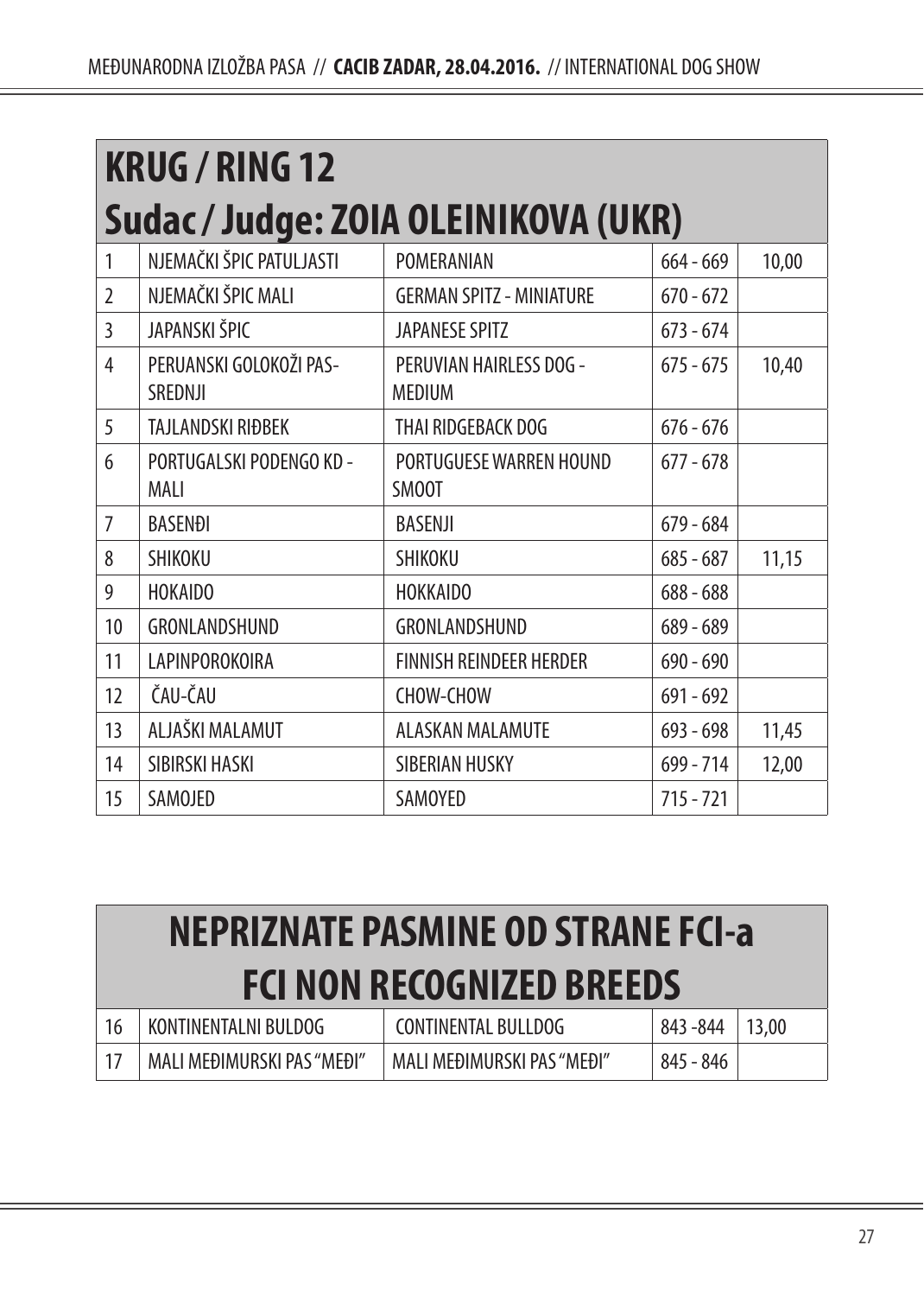| <b>KRUG / RING 13</b>              |                                        |                                                 |             |       |  |  |
|------------------------------------|----------------------------------------|-------------------------------------------------|-------------|-------|--|--|
| Sudac / Judge: ZLATKO KRALJIĆ (HR) |                                        |                                                 |             |       |  |  |
| 1                                  | MAĐARSKA VIŽLA -<br>KRATKODLAKA        | HUNGARIAN SHORT H. POINTING<br>D <sub>O</sub> G | $722 - 722$ | 10,00 |  |  |
| 2                                  | TALIJANSKI KRATKODLAKI<br>PTIČAR       | <b>ITALIAN SHORT HAIRED POINTING</b>            | $723 - 723$ |       |  |  |
| 3                                  | NJEMAČKI PTIČAR KRATKE<br><b>DLAKE</b> | <b>GERMAN SHORT H.POINTING DOG</b>              | $724 - 724$ |       |  |  |
| 4                                  | VAJMARSKI PTIČAR                       | WEIMARANER                                      | $725 - 731$ |       |  |  |
| 5                                  | <b>EPANJEL BRETON</b>                  | <b>EPAGNEUL BRETON</b>                          | 732 - 734   | 10,30 |  |  |
| 6                                  | <b>POINTER</b>                         | <b>ENGLISH POINTER</b>                          | $735 - 735$ |       |  |  |
| $\overline{7}$                     | <b>ENGLESKI SETER</b>                  | <b>ENGLISH SETTER</b>                           | 736 - 739   |       |  |  |
| 8                                  | <b>GORDON SETER</b>                    | <b>GORDON SETTER</b>                            | 740 - 742   |       |  |  |
| 9                                  | <b>IRSKI SETER CRVENO BIJELI</b>       | IRISH RED AND WHITE SETTER                      | 743 - 743   | 11,00 |  |  |
| 10                                 | <b>IRSKI SETER</b>                     | <b>IRISH RED SETTER</b>                         | 744 - 748   |       |  |  |
| 11                                 | MALI TALIJANSKI HRT                    | <b>ITALIAN GREYHOUND</b>                        | 749 - 755   |       |  |  |
| 12                                 | <b>VIPET - MALI ENGLESKI HRT</b>       | <b>WHIPPET</b>                                  | $756 - 765$ | 11,45 |  |  |
| 13                                 | POLJSKI HRT                            | POLISH GREYHOUND                                | 766 - 766   | 12,15 |  |  |
| 14                                 | <b>GALGO ESPANOL</b>                   | <b>GALGO ESPANOL</b>                            | $767 - 767$ |       |  |  |
| 15                                 | PERZIJSKI HRT - SALUKI                 | <b>SALUKI</b>                                   | $768 - 772$ |       |  |  |
| 16                                 | <b>RUSKI HRT</b>                       | <b>BORZOI</b>                                   | $773 - 775$ |       |  |  |
| 17                                 | IRSKI VUČJI HRT                        | IRISH WOLFHOUND                                 | $776 - 778$ | 12,45 |  |  |
| 18                                 | AFGANISTANSKI HRT                      | AFGHAN HOUND                                    | 779 - 789   |       |  |  |